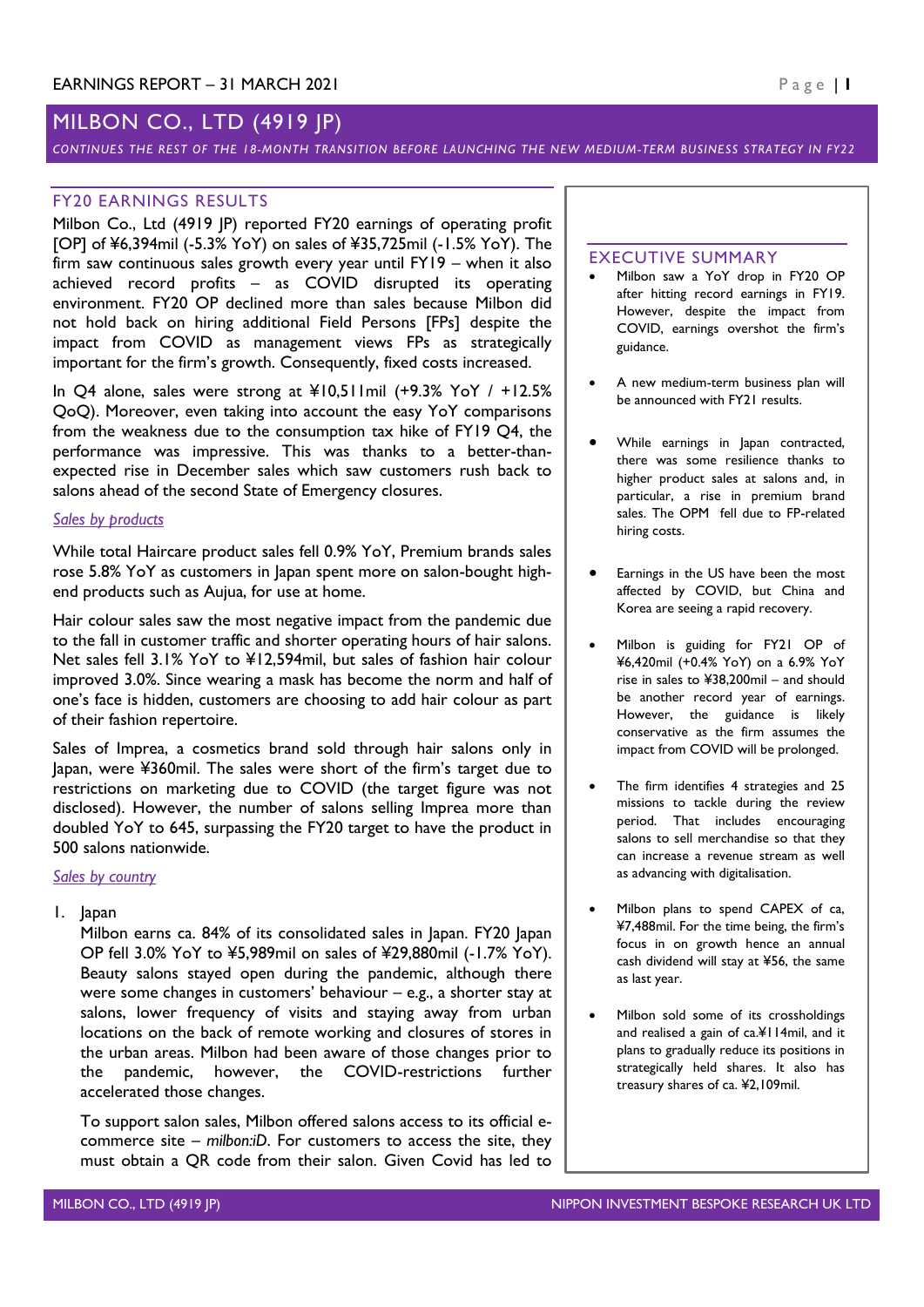customers not frequenting salons as much due to restrictions, it has become vital that hairdressers encourage sales of salon-bought haircare products in an effort to maintain their business. As a result, the number of salons that registered with *milbon:ID* reached 1,300 vs. 1,000 expected for FY20. Thanks to an increase in product sales at salons, Premium brands sales grew 5.8% YoY. In particular, Aujua – one of Milbon's premium brands – saw sale rise 5.9% YoY to ¥7,960mil.

OP growth fell more than sales in Japan because of higher fixed costs on the back of the increase in FPs. The number of active FPs rose from 279 in FY19 to 297 in FY20 in Japan. In addition, the firm took on 50 new hires who underwent training but are yet to start contributing to revenue, which also added to the increase in fixed costs.

### 2. US

The COVID impact was the most apparent in Milbon's US operations. Despite the fact that economic activity had slowly started to pick up at the end of June, another lockdown commenced during Q4 (Oct~Dec). Consequently, Milbon USA made an operating loss of ¥302mil. Global Milbon – the firm's key product in the US – is also sold at salons for customers' home use. In FY20, 83% of Global Milbon brand sales came from product sales vs. 17% sold to salons for be used at salons. This compares to 73% from product sales and 27% for salon use in FY19. Milbon launched 301 online training sessions to hairdressers in the US in FY20 to reinforce corporate communication and to raise customer loyalty.

### 3. China

Sales in China saw the deepest YoY decline in February 2020 but started recovering sharply after the first wave of pandemic. As a result, FY20 sales reached ¥1,528mil (+2.7% YoY on a yen-denominated base / +5.2% in local currency). However, OP fell 14.6% YoY to ¥292mil, as the 2H recovery could not be offset by the 51.8% YoY slump in 1H OP from salon closures nationwide.

### 4. Korea

Milbon Korea is the largest part of Milbon's overseas operation, generating ca. 7.1% of total consolidated sales. The subsidiary earned FY20 OP of ¥645mil (-4.9% YoY) on sales of ¥2,543mil (+9.0% YoY on a yen-denominated base / +13.2% YoY in local currency). 70% of sales in Korea is earned from hair colour products, which rose 13.7% YoY (local currency).

| Sales and OP Breakdown by Country (Cumulative: JPY basis) |              |             |        |           |              |              |                  |          |                |  |  |  |
|-----------------------------------------------------------|--------------|-------------|--------|-----------|--------------|--------------|------------------|----------|----------------|--|--|--|
| $(4$ mil)                                                 |              | <b>FY18</b> | FY19   |           | <b>FY20</b>  |              |                  |          |                |  |  |  |
|                                                           |              | <b>FY</b>   | тн     | <b>FY</b> | тн           | <b>FY CE</b> | <b>FY Actual</b> | vs. CE   | <b>YoY</b> (%) |  |  |  |
|                                                           | <b>Sales</b> | 28,569      | 14,383 | 30,409    | 13,373       | 29,600       | 29,880           | 0.9      | $-1.7$         |  |  |  |
| Japan                                                     | OP           | 5,642       | 2,723  | 6,177     | 2,360        | n/a          | 5,989            | n/a      | $-3.0$         |  |  |  |
|                                                           | $OPM(\%)$    | 19.7        | 18.9   | 20.3      | 17.7         | n/a          | 20.0             | n/a      | $-0.3PP$       |  |  |  |
| Overseas                                                  | <b>Sales</b> | 5,312       | 2,859  | 5,857     | 2,495        | 5,300        | 5,844            | 10.3     | $-0.2$         |  |  |  |
|                                                           | <b>OP</b>    | 617         | 365    | 574       | 27           | n/a          | 405              | n/a      | $-29.4$        |  |  |  |
|                                                           | $OPM(\%)$    | 11.6        | 12.8   | 9.8       | $\mathbf{L}$ | n/a          | 6.9              | n/a      | $-2.9$ pp $'$  |  |  |  |
| Total                                                     | <b>Sales</b> | 33,882      | 17.242 | 36,266    | 15,869       | 34,900       | 35,725           | 2.4      | $-1.5$         |  |  |  |
|                                                           | OP           | 6,260       | 3,089  | 6,751     | 2,388        | 5,930        | 6,394            | 7.8      | $-5.3$         |  |  |  |
|                                                           | $OPM(\%)$    | 18.5        | 17.9   | 18.6      | 15.1         | 17.0         | 17.9             | $+0.9PP$ | $-0.7PP$       |  |  |  |
| Source: Milbon's FY19 and FY20 earnings results materials |              |             |        |           |              |              |                  |          |                |  |  |  |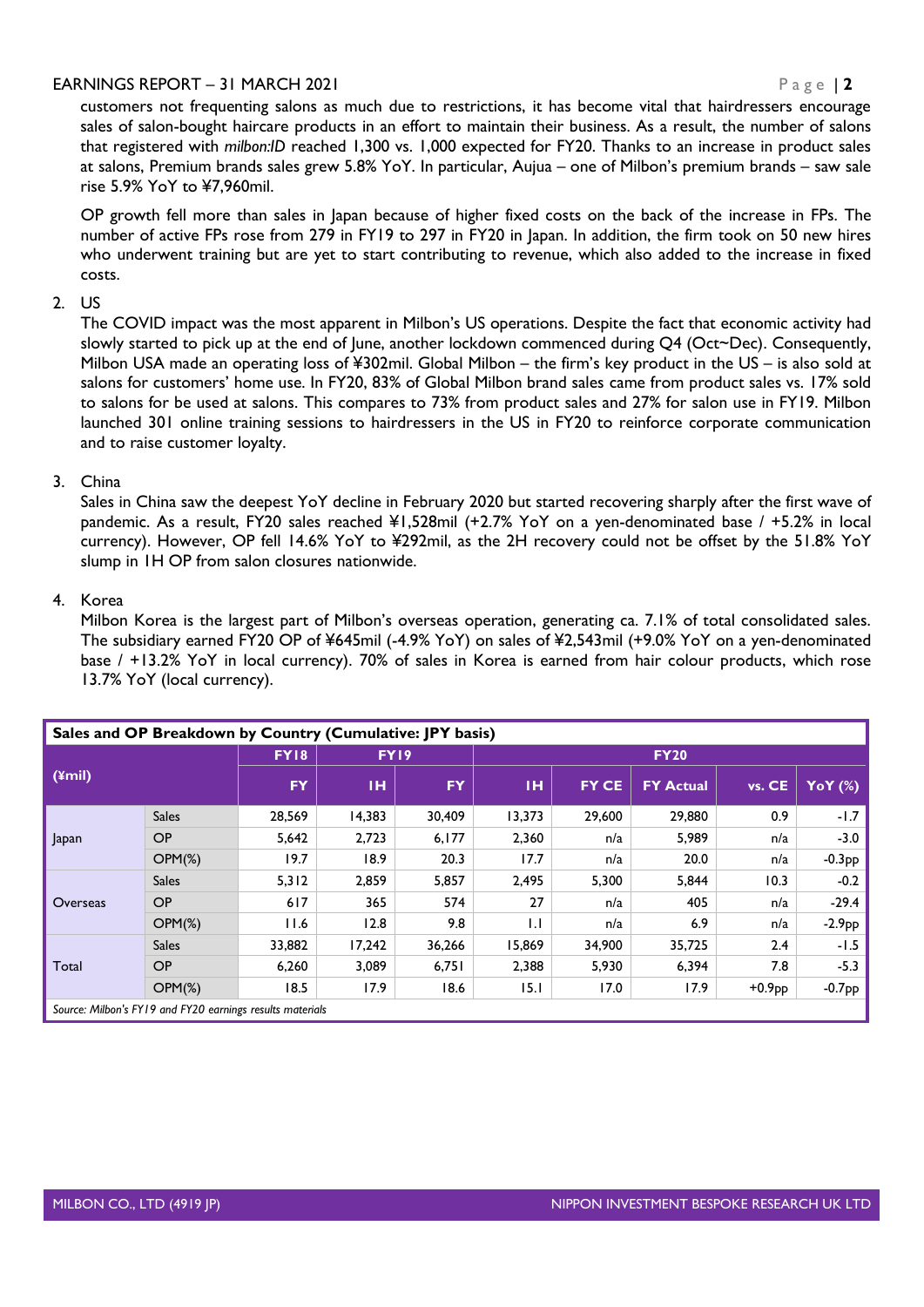## **Overseas Sales and OP Breakdown by Country**

| $(\text{y})$  | Sales / OP / OPM (%)                                                | FY19   | <b>FY20</b> | YoY (%) ¥based | YoY (%) LCY<br>based |  |  |  |  |  |
|---------------|---------------------------------------------------------------------|--------|-------------|----------------|----------------------|--|--|--|--|--|
|               | <b>Sales</b>                                                        | 657    | 464         | $-29.3$        | $-27.8$              |  |  |  |  |  |
| <b>US</b>     | OP                                                                  | $-252$ | $-302$      | n/a            | n/a                  |  |  |  |  |  |
|               | <b>OPM (%)</b>                                                      | n/a    | n/a         | n/a            | n/a                  |  |  |  |  |  |
|               | <b>Sales</b>                                                        | 1,488  | 1,528       | 2.7            | 5.2                  |  |  |  |  |  |
| China         | OP                                                                  | 343    | 292         | $-14.6$        | n/a                  |  |  |  |  |  |
|               | <b>OPM (%)</b>                                                      | 23.0   | 19.2        | $-3.8PP$       | n/a                  |  |  |  |  |  |
| <b>Korea</b>  | <b>Sales</b>                                                        | 2,334  | 2,543       | 9.0            | 13.2                 |  |  |  |  |  |
|               | OP                                                                  | 678    | 645         | $-4.9$         | n/a                  |  |  |  |  |  |
|               | <b>OPM (%)</b>                                                      | 29.1   | 25.4        | $-3.7PP$       | n/a                  |  |  |  |  |  |
| <b>Others</b> | <b>Sales</b>                                                        | 1,377  | 1,307       | $-5.1$         | $-4.7$               |  |  |  |  |  |
|               | OP                                                                  | -195   | $-230$      | n/a            | n/a                  |  |  |  |  |  |
|               | <b>OPM (%)</b>                                                      | n/a    | n/a         | n/a            | n/a                  |  |  |  |  |  |
| <b>Total</b>  | <b>Sales</b>                                                        | 5,857  | 5,844       | $-0.2$         | 2.4                  |  |  |  |  |  |
|               | OP                                                                  | 574    | 405         | $-29.4$        | n/a                  |  |  |  |  |  |
|               | <b>OPM (%)</b>                                                      | 9.8    | 6.9         | $-2.9PP$       | n/a                  |  |  |  |  |  |
|               | Source: Nippon-IBR based on Milbon's FY20 earnings results material |        |             |                |                      |  |  |  |  |  |

### FY21 OUTLOOK

Milbon is guiding for FY21 OP of ¥6,420mil (+0.4% YoY) on sales of ¥38,200mil (+6.9% YoY). The guidance is likely conservative as it is based on the assumption that the impact of COVID will be prolonged. Furthermore, Milbon plans to strategically invest for the future growth which will be explained later in this report.

#### *Japan*

Milbon is guiding for FY21 sales in Japan of ¥31,318mil (4.8% YoY), renewing the record level of revenues of ¥30,409mil achieved in FY19.

The firm was running a 5-year medium-term business strategy which started in FY19. However, management decided to scrap the plan at the release of FY20 results due to the disruption from COVID. Instead, Milbon has initiated an 18-month review period (*Change the Stage 18-month Missions*) that will last until the end of this fiscal year. Management has identified four stages and 25 missions to work on during that period, based on the ultimate question: How can Milbon support the beauty industry's survival post COVID.

The environment surrounding the Japan's beauty industry had entered a period of transition before the pandemic. COVID has accelerated the transition. Changes include the following factors:

- 1. Peak out of Japan's population population is shrinking by 1,400 people per month on average.
- 2. Change in the demography more than 35% of the population will be over 65 years old in 2040, increase from 28.9% as of 2020.
- 3. Change in the labour market 71% of working age women work outside the household.
- 4. Rapid shift to digitalisation, which will likely change the competition environment.

Milbon recognises that the aforementioned changes in the market are having an impact on the operations of beauty salons. Covid has also dramatically changed the customers' behaviour. Findings from a survey conducted by Milbon on 2 October 2020, showed 65% of the sample population (2,031 females in their 20s~60s) said that the frequency of their visits to the salon would not change under COVID, with the remaining 35% answering that they went to the beauty salon less because of COVID. However, 63.1% of those 35% who went to the beauty salon less also answered that they would postpone their next salon visit by more than one month. Customers delaying their visit to the salon has, therefore, had an impact on salon's sales.

Since before the pandemic, it had been said that 1) increase in the elderly population, and 2) increase in working women will impact the consumption behaviour. For example, older people tend to complete their daily tasks within close proximity to their home rather than going to a major fashion district. Working women who are always pressed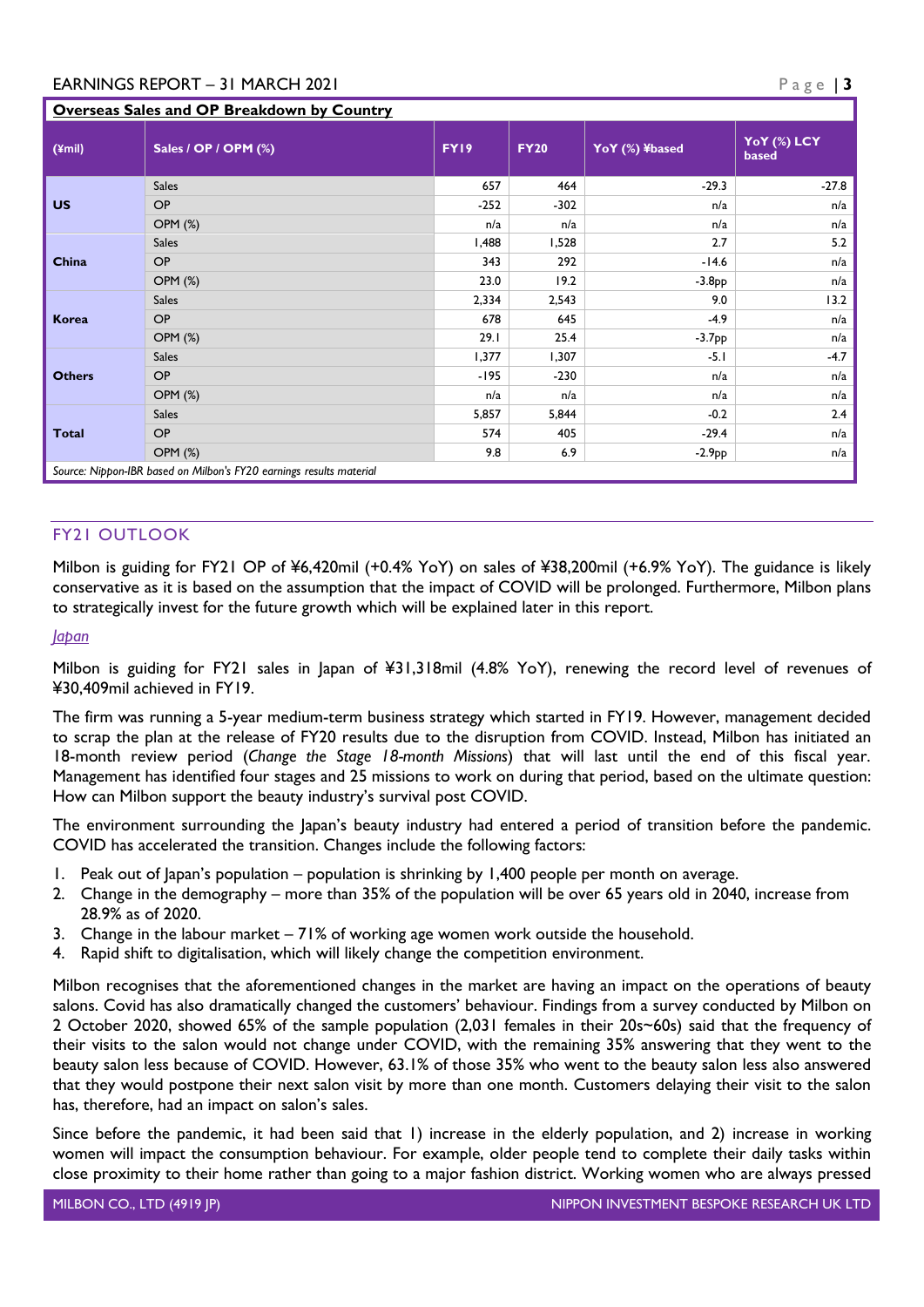for time tend to visit salons nearby their home instead of visiting ones in the urban areas. These change in consumption behaviours became more apparent under COVID. For example, the number of visitors to the Ginza district, a premium high street in Tokyo, were down 15~20% YoY during Oct~Dec 20, while number of visitors in Kichijoji, a West Tokyo residential area, saw a recovery back to normal levels in the same quarter.

Equally, shopping behaviours appeared to have changed. Another survey that Milbon conducted with 1,794 females in their 20s~60s answered that they prefer completing their shopping in one go; they are spending less time shopping and prefer to shop one place rather than hopping around various stores.

Based on these findings, Milbon came up with strategies on how it can help beauty salons adapt to these changes and which transforms the existing eco-system of professional hair care market.

1. Offering more digital platforms to support hair salons' revenue and education.

By having haircare products to sell also supports the revenue stream of the salons, even if customers are to the salon less frequently. Hairdressers are, in general, not trained to sell merchandise. Even prior to COVID, Milbon was supporting hairdressers to become multi-skilled, selling not just their hairdressing skills to customers but also product knowledge and information. The launch of *milbon:iD*, an e-commerce platform for Milbon's home-use products, gave salons opportunities to further boost revenues and also to keep customers coming back. In FY21, Milbon hopes to get 3,000 salons registered with *milbon:iD* – more than double the 1,300 salons signed up in FY20. In addition, the firm is encouraging salons to sell Imprea, a cosmetic brand co-developed with Kose (4922 JP) but sold solely at hair salons. In FY20, 654 salons were selling Imprea; Milbon aims to increase this number to 1,800 salons in FY21.

At the same time, Milbon plans to launch a digital education platform, e*ducation:iD*, to support hairdressers gain multiple skills. The platform was introduced to enhance Milbon's education system for hairdressers in a digital format with structured certification programmes. They will be able to gain certification in four different categories such as Haircare, Cosmetics, Hair Colour and Design Logic. Ultimately, high achievers will be granted *Milbon Beauty Sommelier Certificate by* obtaining 3 certificates of the 4, mastered Milbon Counselling Method and revenue track record such as customer repeat ratio and knowledge-based sales.

2. Offering a digital platform to exhibit creativity.

One of the main investments that Milbon plans to make in FY21 is in Milbon Digital Arena. Every year, the firm holds Asia's largest Design Abilities (DA) event where hairdressers compete over their skills, learn from more experienced hairdressers and exchange information on skills. The event attracts ca. 10,000 audience every year. Under COVID restrictions, such an event might not take place any time soon, therefore, Milbon plans to launch a digital version of the event – creating a virtual space where training sessions, exhibitions, shows, photo galleries etc can be held – with a chat system, so participants can freely exchange their ideas, views, and ask any questions they might have. Details of Milbon Digital Arena are yet to be disclosed.

3. Offering a digital marketing support by utilising dynamic data in addition to static data

One of the important functions of the FPs is to consult on the day-to-day management issues for the salons. Under the existing support system, marketing data – such as the residential population of an area, commuter populations etc – was based on often outdated data from publicly available sources. However, with the use of a new digitalised marketing tool, anonymised dynamic data can be captured from a smartphones' GPS – albeit only from consumers who have agreed to data sharing with their mobile phone carriers. This data enables the FPs to better assess strategies for a salon's operations – opening hours / staffing / promotions – thanks to the more live information regarding the foot flow of customers in the area – where they are and at what times they are in the vicinity etc.

4. Direct approach to users via digital advertisement

With the launch of *milbon:iD*, customers can now buy haircare products from their salons online, without having to physically go to the salon, which boosts product sales at salons. Milbon plans to launch a campaign to boost the awareness of *milbon:iD* and the products that can be bought via the platform by launching advertisements on SNS, YouTube and other media. At the same time, the firm plans to launch Milbon Brand Movie to encourage viewers to go to hair salons.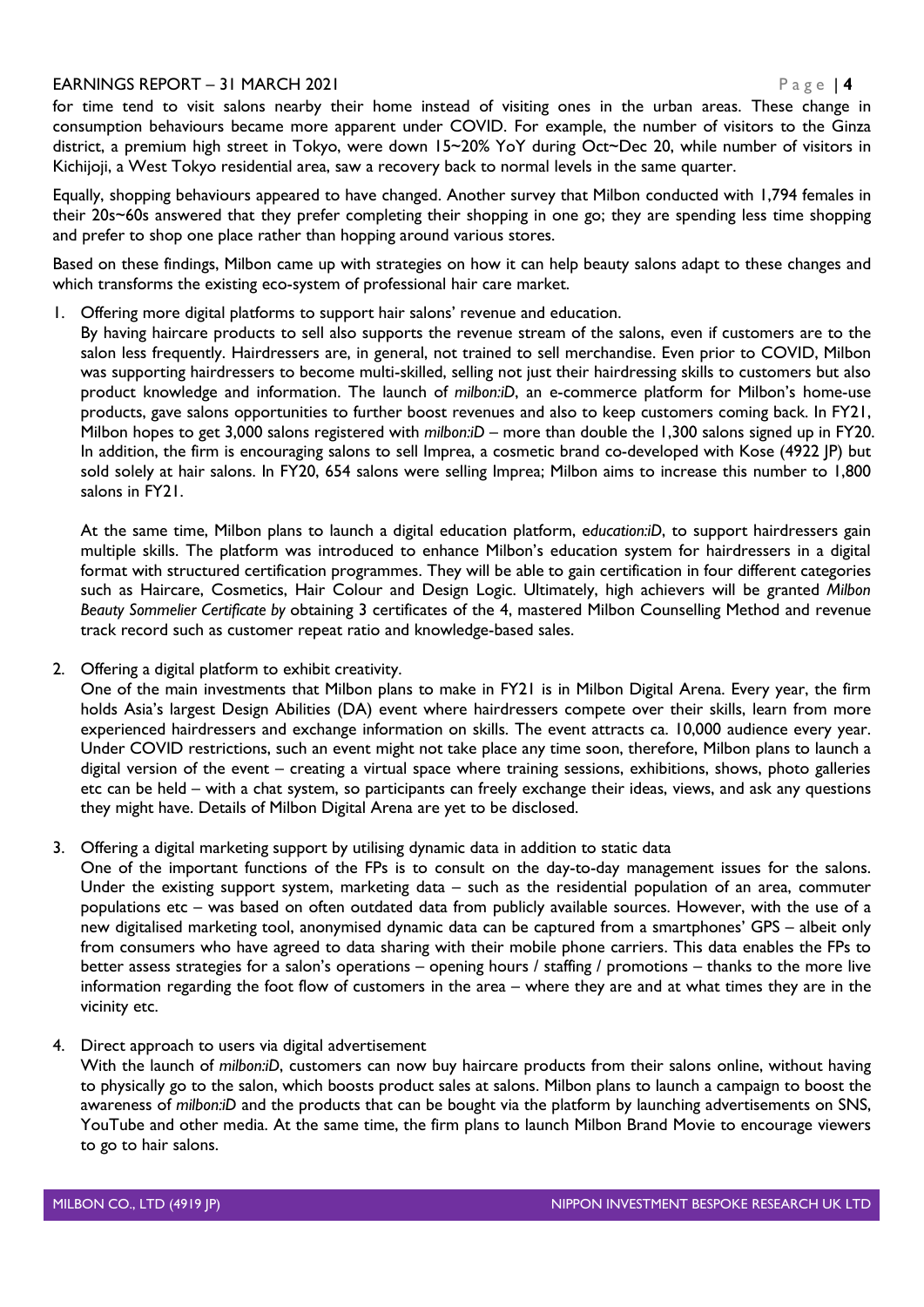Towards the end of the 18-month transition period, Milbon has several investment plans in Japan and overseas. The firm is guiding for CAPEX of ¥7,488mil, a big jump from FY20's ¥1,917mil. Ca. ¥5,300mil will be spent on land for the R&D Innovation Centre in Japan (ca. ¥3,000mil), and factory premises in China (¥1,800mil), and an expansion of production facilities in Thailand (¥500mil). Furthermore, ca. ¥240mil will be spent on a new Studio in Aoyama.

### *Overseas*

Milbon is guiding for FY21 overseas sales of ¥6,882mil (17.8% YoY). Overseas sales are also likely to renew record sales, exceeding the current record, FY19 sales of ¥5,857mil. FY21 growth will focus on the following areas:

1. Increase sales reps at distribution partners

The overseas business model is principally the same as in Japan, where FPs and sales reps of distributors work closely together, In the US and China, roles played by FPs are carried out by trusted distributors. While the number of sales reps at Milbon's distribution partners fell from 754 in FY19 to 700 in FY20, the firm is guiding for a sharp rise to 840 in FY21. Thanks to an increase in distribution partners in the US, Milbon will reduce the physical distribution centres in US from two to one. At the same time, in Europe, the firm plans to have a logistics base in Holland that can cover the entire EU region. Together with two additional studios, one in Korea and another in Vietnam, the firm's overseas marketing bases will increase to 20.

2. Global diversification of R&D and production

Milbon's main R&D Centre is in Japan, which develops scientifically based new products with star hairdressers. The company is planning to open an R&D branch in the US (April 21), followed by branches in China and Thailand, next to each factory to be completed in 2022. These overseas R&D branches will help the firm develop brands for the local markets. Expansion of the existing capacity in the factory in Thailand will be completed in Dec 21 and a second overseas factory in China will likely be completed in Nov 21.

Milbon is guiding for FY21 total consolidated OP of ¥6,420mil (+0.4% YoY). Despite forecasting sales growth of 6.9% YoY, the smaller rise in OP is due to costs associated with the aforementioned growth investment plans. In addition to the ¥300mil budgeted for the firm's digitalisation investment at the Japan HQ, there will likely be a ¥200mil rise in overseas costs, which includes ¥100mil for the China factory and ¥100mil in R&D in the US.

### SHAREHOLDER RETURN AND OTHER USAGE OF CASH

Milbon plans to pay an annual cash dividend of ¥56/share in FY21, generating a pay-out ratio of 45%. Although the firm budgets ¥7,488mil for CAPEX this year, it can be reviewed depending on how the COVID situation develops ahead. The firm had cash / cash equivalents of ¥12,345mil on the BS (as of FY20) and free cash flow of ¥6,387mil in FY20, which will likely sufficiently finance the future investment. Also, there are investment securities worth ¥2,935mil (as of FY20) on the BS. Milbon sold some of its crossholdings and realised a gain of ca.¥114mil, and it plans to gradually reduce its positions in strategically held shares. It also has treasury shares of ca. ¥2,109mil. In the past, the firm used some of the treasury shares as a reward to directors and executives with a form of shares with restriction on transfer.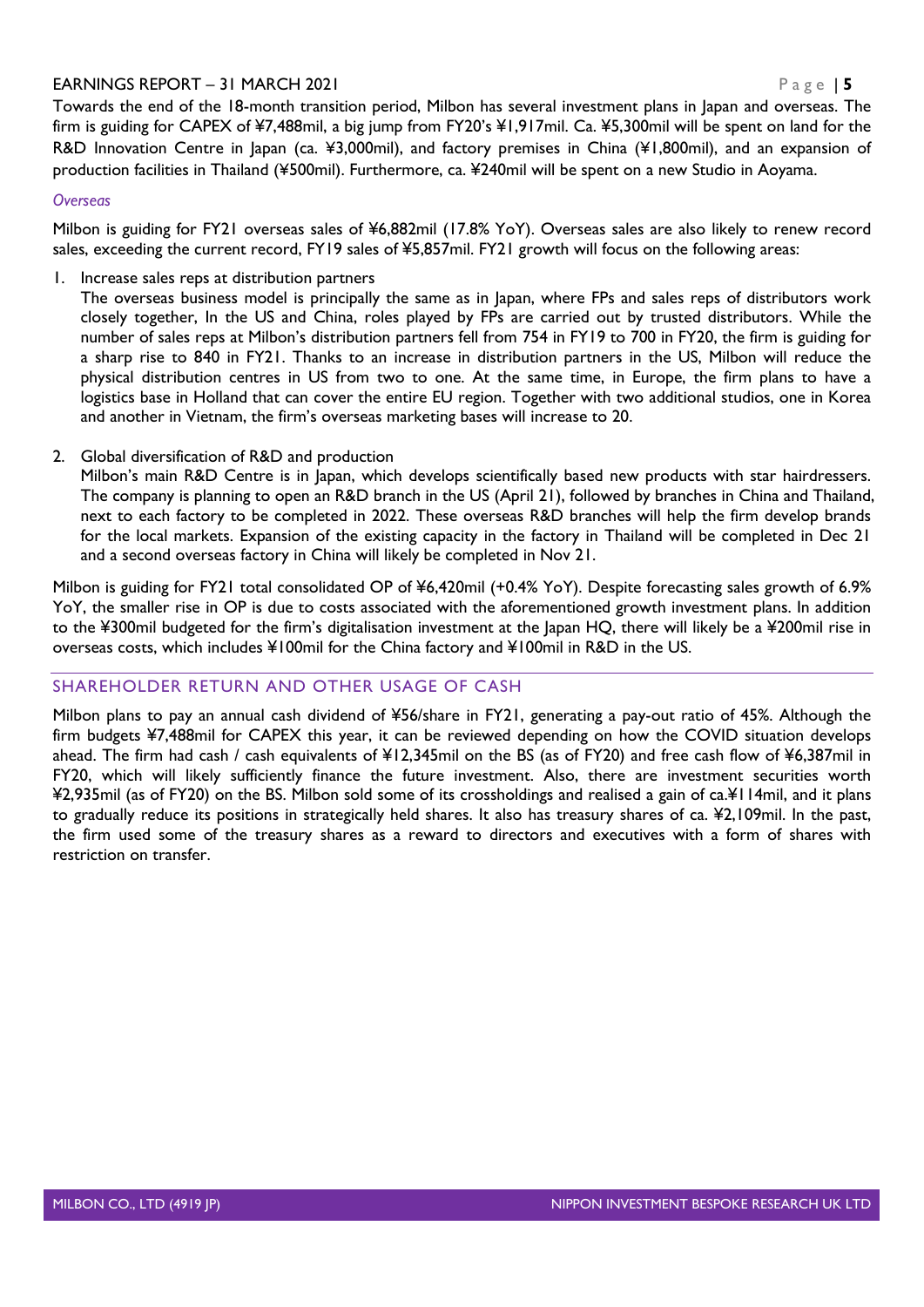# **Milbon (4919 JP): Earnings Summary (Cumulative)**

|                                                       | <b>FY18</b> | FY19   |           |                   | <b>FY20</b> |                           |           |                  |               | <b>FY21</b> |               |
|-------------------------------------------------------|-------------|--------|-----------|-------------------|-------------|---------------------------|-----------|------------------|---------------|-------------|---------------|
| (4mi)                                                 | <b>FY</b>   | TH.    | <b>FY</b> | YoY<br>$(\%)$     | TH.         | <b>New</b><br><b>FYCE</b> | <b>FY</b> | vs. CE<br>$(\%)$ | YoY<br>$(\%)$ | <b>FYCE</b> | YoY<br>$(\%)$ |
| <b>Sales</b>                                          | 33,882      | 17,242 | 36,266    | 7.0               | 15,869      | 34,900                    | 35,725    | 2.4              | $-1.5$        | 38,200      | 6.9           |
| COGS                                                  | 11,693      | 5,746  | 12,554    | 7.4               | 5,329       | 11,940                    | 12,339    | 3.3              | $-1.7$        | 12,890      | 4.5           |
| <b>GP</b>                                             | 22,189      | 11,496 | 23,711    | 6.9               | 10,540      | 22,960                    | 23,385    | 1.9              | $-1.4$        | 25,310      | 8.2           |
| GPM (%)                                               | 65.5        | 66.7   | 65.4      | $-0.1$ pp         | 66.4        | 65.8                      | 65.5      | $-0.3PP$         | $+0.1$ pp     | 66.3        | $+0.8PP$      |
| SG&A                                                  | 15,928      | 8,406  | 16,959    | 6.5               | 8,151       | 17,030                    | 16,990    | $-0.2$           | 0.2           | 18,890      | 11.2          |
| SG&A / Sales (%)                                      | 47.0        | 48.8   | 46.8      | $-0.2PP$          | 51.4        | 48.8                      | 47.6      | $-1.2PP$         | $+0.8$ pp     | 49.5        | $+1.9PP$      |
| <b>OP</b>                                             | 6,260       | 3,089  | 6,751     | 7.8               | 2,388       | 5,930                     | 6,394     | 7.8              | $-5.3$        | 6,420       | 0.4           |
| <b>OPM (%)</b>                                        | 18.5        | 17.9   | 18.6      | $+0.1$ pp         | 15.1        | 17.0                      | 17.9      | $+0.9PP$         | $-0.7PP$      | 16.8        | $-1.1$ pp     |
| <b>RP</b>                                             | 5,811       | 2,824  | 6,231     | 7.2               | 2,102       | 5,280                     | 5,791     | 9.7              | $-7.1$        | 5,710       | $-1.4$        |
| <b>RPM (%)</b>                                        | 17.2        | 16.4   | 17.2      | 0.0 <sub>PP</sub> | 13.3        | 15.1                      | 16.2      | -I.Ipp           | $-1.0PP$      | 14.9        | $-1.3PP$      |
| NP for the parent's s/holders                         | 4,495       | 1,999  | 4,517     | 0.5               | 1,451       | 3,840                     | 4,204     | 9.5              | $-6.9$        | 4,050       | $-3.7$        |
| Source: Milbon's FY19 and FY20 presentation materials |             |        |           |                   |             |                           |           |                  |               |             |               |

| <b>Net Sales Breakdown by Products (Cumulative)</b> |             |       |           |       |               |                |             |               |  |  |  |
|-----------------------------------------------------|-------------|-------|-----------|-------|---------------|----------------|-------------|---------------|--|--|--|
|                                                     | <b>FY18</b> |       | FY19      |       | <b>FY2ICE</b> |                |             |               |  |  |  |
| $(\text{ymin})$                                     | FY.         | ін    | <b>FY</b> | тн    | FY            | <b>YoY</b> (%) | <b>FYCE</b> | YoY<br>$(\%)$ |  |  |  |
| Hair care products                                  | 20,222      | 9.897 | 21.328    | 9.391 | 21.135        | -0.9           | 22.768      | 7.7           |  |  |  |
| Hair colouring products                             | 1.857       | 6,423 | 12.994    | 5,594 | 12.594        | $-3.1$         | 13, 112     | 4.1           |  |  |  |
| Permanent wave products                             | 544. ا      | 770   | .515      | 660   | 1,372         | $-9.4$         | 1,416       | 3.2           |  |  |  |
| Cosmetic products                                   | 0           | 47    | 165       | 136   | 360           | 118.2          | 640         | 77.8          |  |  |  |
| <b>Others</b>                                       | 257         | 103   | 263       | 85    | 262           | $-0.4$         | 264         | 0.7           |  |  |  |
| Source: Milbon's earnings results materials         |             |       |           |       |               |                |             |               |  |  |  |

| <b>Trend in number of Field Persons (FPs)</b> |                                                         |               |               |                 |               |               |  |  |  |
|-----------------------------------------------|---------------------------------------------------------|---------------|---------------|-----------------|---------------|---------------|--|--|--|
| (people)<br>$(4$ mil $)$                      |                                                         | <b>CY2016</b> | <b>CY2017</b> | <b>CY2018</b>   | <b>CY2019</b> | <b>CY2020</b> |  |  |  |
|                                               | No of FP                                                | 249           | 258           | 269             | 279           | 297           |  |  |  |
| Japan                                         | Sales per FP                                            | 102           | 105           | Ш               | 108           | 100           |  |  |  |
|                                               | No of FP                                                | 9             | 12            | $\overline{13}$ | 13            | 17            |  |  |  |
| US.                                           | Sales per FP                                            | 63            | 48            | 48              | 50            | 27            |  |  |  |
| China                                         | No of FP                                                | 18            | 19            | 22              | 21            | 30            |  |  |  |
|                                               | Sales per FP                                            | 40            | 50            | 62              | 70            | 50            |  |  |  |
| Korea                                         | No of FP                                                | 20            | 23            | 25              | 30            | 32            |  |  |  |
|                                               | Sales per FP                                            | 80            | 84            | 82              | 77            | 79            |  |  |  |
| Other areas                                   | No of FP                                                | 25            | 33            | 33              | 35            | 38            |  |  |  |
|                                               | Sales per FP                                            | 37            | 31            | 37              | 39            | 34            |  |  |  |
|                                               | Source: Milbon's FY19 & FY20 earnings results materials |               |               |                 |               |               |  |  |  |